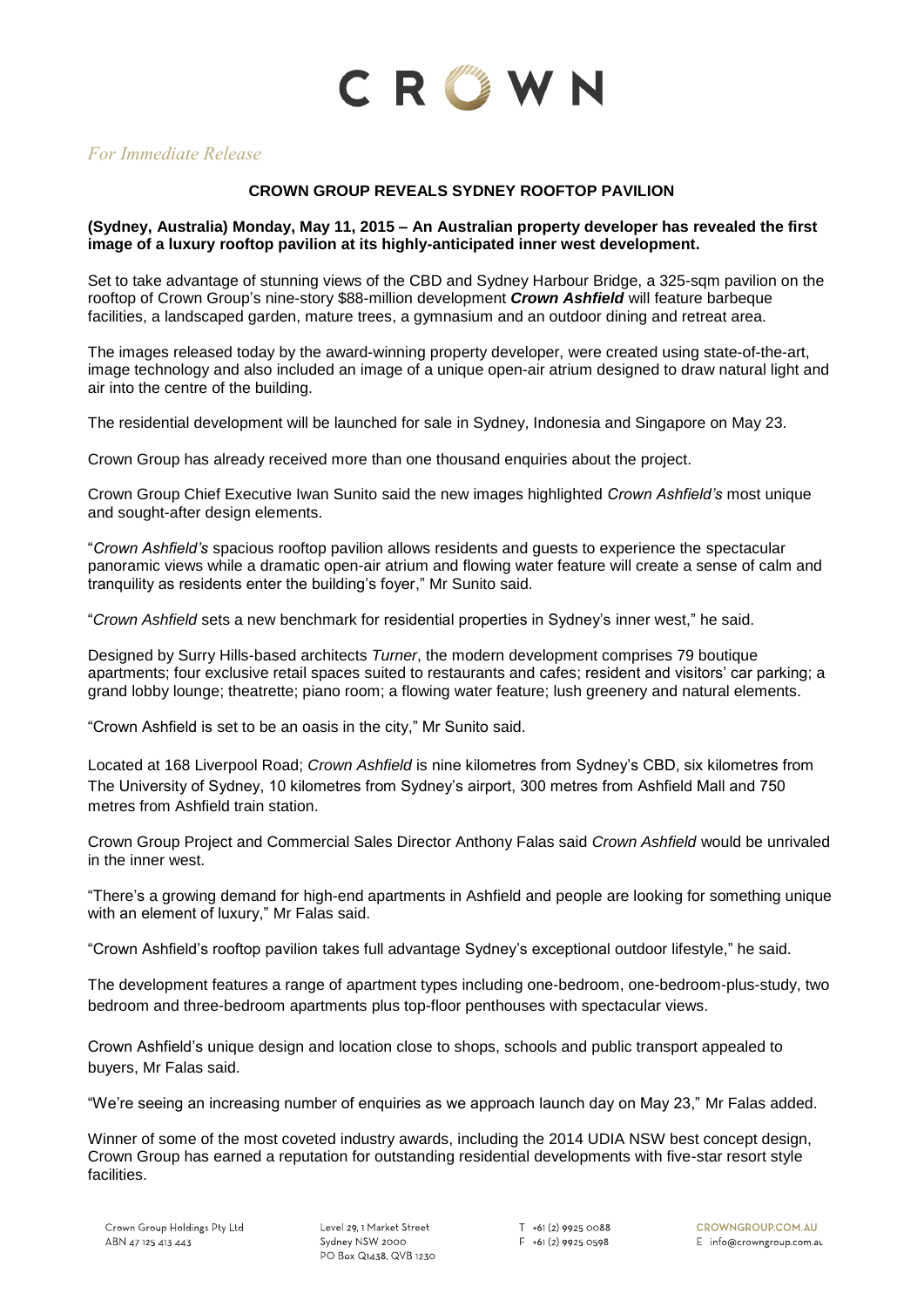

Crown Group achieved an impressive \$173 million in sales within four hours at the launch of Sydney by Crown in November, after reaching its \$100 million sales target within two hours.

Crown Group is now accepting expressions of interest for Crown Ashfield, with sales set to begin on May 23.

The luxury development is due for completion in mid-2016.

For more information or to register your interest visit [www.crowngroup.com.au](http://www.crowngroup.com.au/) or phone 1300 628 685.

#### **ENDS**

#### **Media Interviews**

Crown Group CEO Iwan Sunito and Crown Group Project and Commercial Sales Director Anthony Falas are available for a limited number of interviews on request.

#### **Editor's Note**

Images and video are available upon request including artist impressions, photographs of display apartments and computer-animated 'fly-through' footage of selected Crown Group developments.

#### **Media enquiries**

Kate Prideaux, General Manager of Communications & Public Relations (02) 9925 0088 or 0401 863 436 kateprideaux@crowngroup.com.au

Dominique Kuhne, Communications Executive (02) 9925 0088 or 0432 230 425 dominiquekuhne@crowngroup.com.au

### **About Crown Group**

Crown Group Holdings (Crown Group) is a leading Australian property group specialising in property development, property investment and serviced apartments.

Founded in 1994, Crown Group has offices in Australia, Indonesia and Singapore and is currently developing in Australia and Indonesia.

The company was co-founded by architect Mr Iwan Sunito and engineer Mr Paul Sathio in 1994.

**Iwan Sunito** graduated with Bachelor of Architecture (Hons) and Master of Construction of Management from University of NSW. In 1993 Iwan became a Registered Architect in NSW and was awarded the UNSW Eric Daniels award for excellence in residential design.

In recent years Iwan received a number of awards including Indonesia's Property & Bank Magazine Golden Leadership Award 2013, the 2013 Congress of Indonesian Diaspora Entrepreneur award and named a winner in the 2013 Ernst & Young Entrepreneur of the Year Awards.

**Paul Sathio** graduated with a Bachelor degree in Civil Engineering from University of Technology Sydney (UTS) and a Masters of Engineering Science from University of NSW. Paul has more than two decades' experience in the construction and development industry.

#### **Past and recent projects**

Since the company was founded 21 years ago, Crown Group has successfully completed major developments in Sydney's best locations including Bondi, Bondi Junction, Parramatta, Ashfield, Epping,

Level 29, 1 Market Street Sydney NSW 2000 PO Box Q1438, QVB 1230  $T$  +61 (2) 9925 0088  $F + 61(2)99250598$